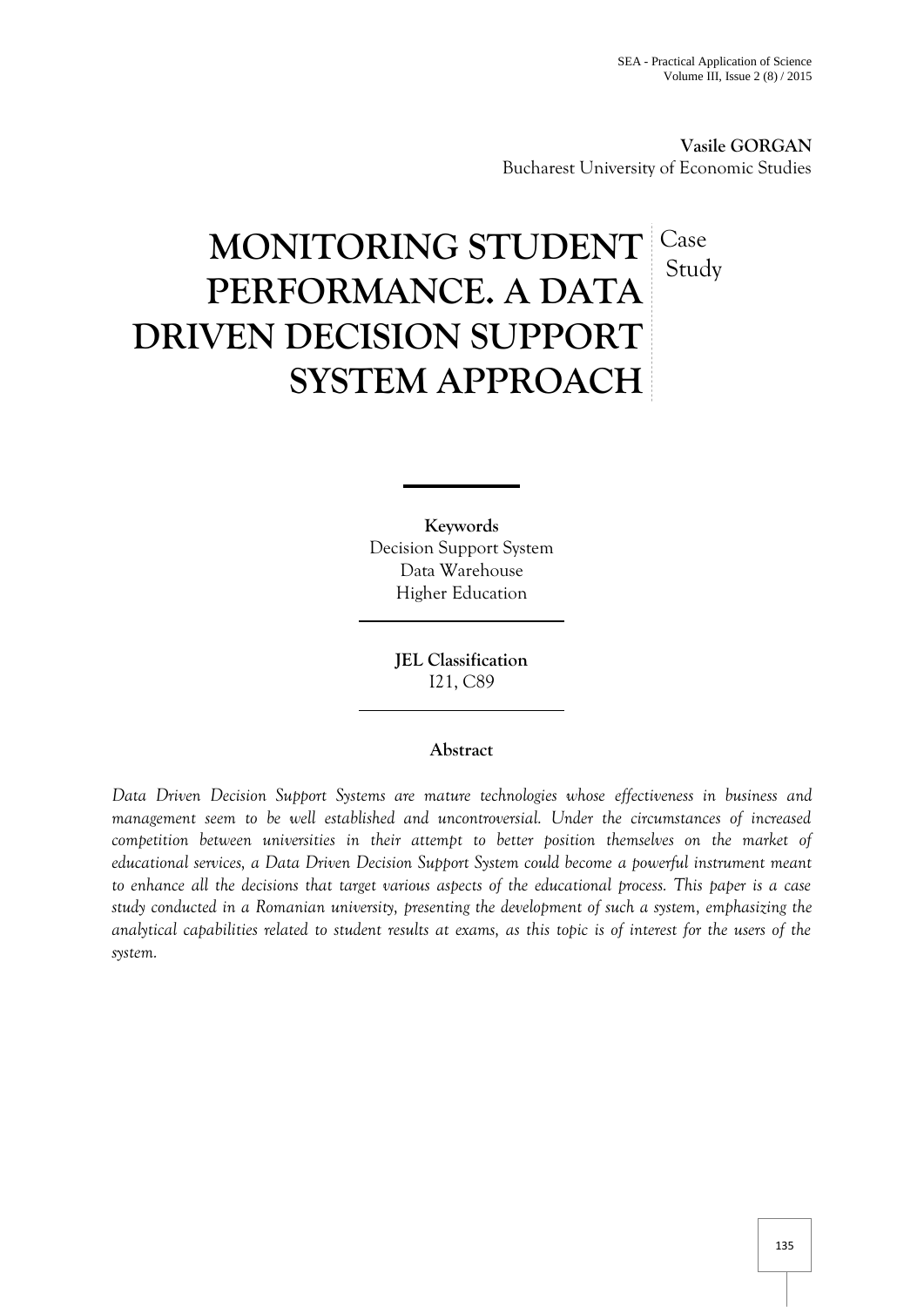#### **1. Introduction**

Decision support systems (DSS) are computer-based information systems that serve the operations and management by presenting business data so that users can make business decisions more easily. According to Power (2002), "DSS are designed specifically to facilitate decision processes, should support rather than automate decision making and should be able to respond quickly to the changing needs of decision makers". Unlike Transaction Processing Systems (TPS) which are primarily designed to automate transaction processing and reporting, the purpose of a DSS consist in assisting decision making and decision implementation. The use of DSS brings benefits to an organization consisting in: time saving, enhance effectiveness, improved interpersonal communication, competitive advantage, cost reduction, increased decision maker satisfaction, increased organizational control and incentive to learn. The time savings advantages have been documented to be significant although there have not always been demonstrated that the decision quality was improved. Assessing the effectiveness of a DSS is a tough issue, the items taken into account varying based on the domain. Some of the items used to evaluate it are: user satisfaction, avoiding decision errors, decision quality, and decision satisfaction and decision time. Although difficult to measure, there are studies supporting the idea of DSS effectiveness. A paper targeting the investment decision (Bhandari, Hassanein, & Deaves, 2008) demonstrates the effectiveness of DSSs in debasing behaviourally challenged investors especially in decision environments where the bias level is likely to be higher. In relation to competitive advantages, vendors frequently claim this advantage for the system they propose. In a study based on interviews with executives and directors at 25 globally competitive organizations Davenport (2005) proves that analytic technologies can provide organizations a measurable competitive edge in the global economy. The competitive advantage is not always a likely outcome. According to Power (2005) the effectiveness of a DSS depend on three conditions: 1) after the implementation the DSS become a significant capability of the organization, 2) the DSS must be unique and proprietary to the organization and 3) the he advantage provided by the DSS must be sustainable for a longer period of time (few years) to insure an adequate return on the investment. In relation to cost reduction advantage, although this is not a goal of a DSS, there are studies documented savings from labour in decision making. Power (2000) states that a DSS has the potential to "create a major cost advantage by increasing efficiency or eliminating value chain activities".

There are several types of DSS classified based on their focus (data, model, communication etc.) and their scope (one user and standalone analysis or groups of users). One of the taxonomy of DSS include: a) communication-driven DSS b) data driven DSS, c) document-driven DSS, d) knowledge-driven DSS and e) model-driven DSS (Power, 2009).

Data driven decision support systems are that type of decision support systems that emphasize the access and analysis of large volumes of data coming both from inside and outside of an organization. The success of a data driven decision support system depends on the way it can assure rapid access to large volume of accurate, well organised multidimensional data. Today, a so called data warehouse gathering data from operational system of the organizations and sometimes from external sources, serving as a central repository for data with the declare purpose of offering "a single version of the truth" (Inmon, Strauss, & Neushloss, 2008) and OLAP tools which enable users to easily and selectively extract and browse data from different points of view are the state of the art solution for the analysis of large volume of historical data (Giovinazzo, 2000). Using a data driven decision support system "managers can more easily access a single version of the truth, perform their own analyses, have access to reliable, consistent and high-quality information, make better informed decisions, and have more timely information" (Power, 2009).

The benefits of decision support systems in business environment seem to be well established and uncontroversial. On the other hand universities have begun to accumulate large amount of student level data they could use to make better decision in order to better position themselves on the market of educational services.

A data driven decision support system for higher education could bring universities the following benefits (Lachlan , 2013): a better understanding of recruitment trends and a better analysis of the degree of success for its programs for attracting students; clarifying student enrolment trends to different programs and assess the effectiveness of the courses offered; synchronizing marketing strategies with student feedback and taking advantages from demographic, psychographic and geographic trends within student population; better tracking of the financial transactions between students and university for a more efficient management of funds from tuition fees; aligning student courses to labour market requirements in order to increase successful job placement upon graduation and providing the university decision makers the possibility to easily analyse operational data, from across faculties and functional areas. These benefits could be of great importance for universities in the context of higher education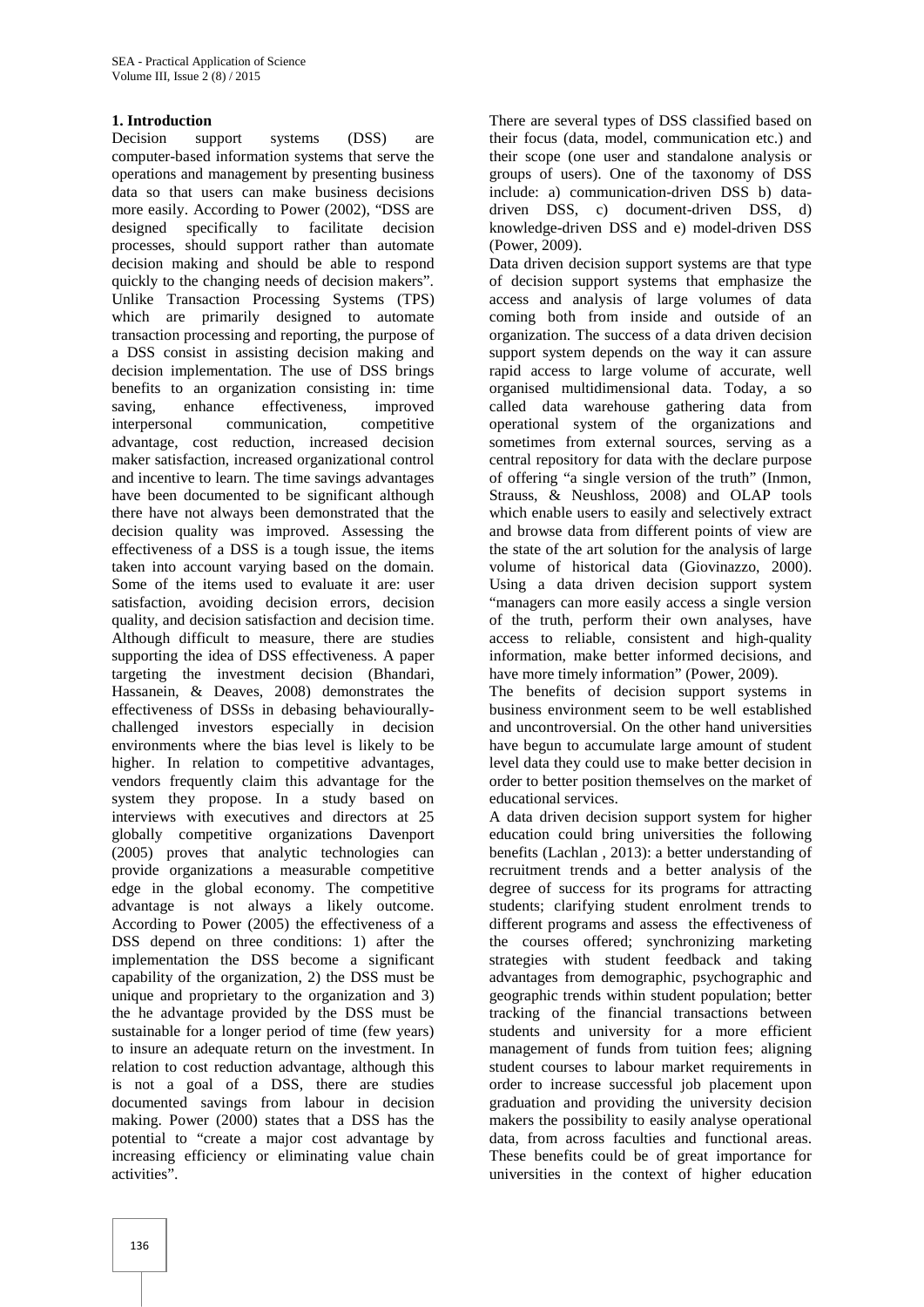recent trends. These trends relate to increased competition between universities in their attempt to attract more students and the adoption of market type mechanisms to better position themselves on the market of educational services (Petruzzellis, D'Uggento, & Romanazzi, 2006). Under these circumstances the development of new instruments meant to enhance the quality of teaching and research activities is required as decision makers in *feedback*. higher education need effective decision support tools to accurately inform them, and assist in all managerial processes (Bresfelean & Ghisoiu, 2009).

Our paper is a case study related to the development of data driven decision support system built to aid decision making in higher education system. The study focuses on one subject of the DSS, the one that targets the student achievement as this seems to be one of the preferred subject of the users of such a system. On the other hand monitoring student performance provide information about level of knowledge transferred from teacher to student, encourage future learning and examines how well teachers carried out their tasks (Klein, 2014).

### **2. The research methodology**

The present paper relies on a case study developed at a higher education institution from Romania (Bucharest University of Economic Studies). Currently the university uses an integrated university management system that focuses mainly on the operational activities and to some extent offers analytical capabilities. This system served as primary source of data for the Data Driven DSS.

According to Power the design and development of a Data-Driven DSS includes five steps: 1) Initial Data Gathering or Diagnosis; 2) Designing and Mapping the Data Store; 3) Loading and testing Data; 4) Building and Testing the Data-Driven DSS and 5) Rollout and Feedback. The first step of the development*, Initial Data Gathering or Diagnosis*, involves mainly the defining of main subjects of the DSS, user interface requirements and outputs. The achievement of these goals is usually done through interviews with key future DSS users. The step *Designing and Mapping the Data Store* consists in designing the conceptual model of the central repository of data (data store, data warehouse) using concepts of the dimensional modelling: facts, dimensions, attributes. Loading and testing data include processes that target the population of the data warehouse with data extracted from operational systems. Data undergo an Extraction-Transformation-Load process (ETL) through which data is identified in the operational systems, transform according to the requirements of analysis and finally load into the data warehouse. During the next step *Building and Testing the Data-Driven DSS* the user interface is

created (menus, output formats and predefined reports are created) and test to optimize speed and accuracy are performed. This step requires an active involvement of the decision makers in building attesting the newly created system. The final phase of the Data-Driven DSS development targets the *DSS deploying, training of the users, maintaining and improving DSS following users'*

In our study initial data gathering and diagnosis was perform through interviews with members of the teaching and management staff of the Bucharest University of Economic Studies (teachers, department chairs, dean, vice deans, vice-presidents). One of the objectives of the interviews was to assess the need for a DSS and to identify the features of a Data-Driven DSS that are most important for a future user of such a system. Using a five point Likert scale the interviewees were asked to assess the importance they give to each of the following features of a Data driven DSS: 1) Ad Hoc Data Filtering and Retrieval, 2) Alerts and Triggers, 3) Create Data Displays, 4) Data Management, 5) Data Summarization, 6) Excel Integration, 7) Metadata Creation and Retrieval, 8) Report Design, Generation, and Storage, 9) Statistical analysis, 10) View predefined data displays. Another objective of the study consists in defining the main subject of the DSS. Starting from a predefined list of decisional situations, using the results of the discussions had during interviews, we tried to refine the initial list and to add other subjects that present interest from the perspective of the future users. The initial list consisted of following items: 1) Student Recruitment/Enrolment; 2) Interruption of studies; 3) Financing and budgeting of educational programs; 4) Expelling students; 5) Tutorial activities; 6) Curriculum and teaching resources; 7) Exams Student Results; 8) Exams results review or appeal; 9) Bachelor final exam results; 10) Career development opportunities; 11) Course schedule; 12) Students' transfer; 13) Extension of studies; 14) Research grants; 15) Scholarships; 16) Evaluation of teaching staff and 17) Scientific production evaluation.

For the second step Designing and Mapping the Data Store on the basis of requirements identified in the previous phase the conceptual model of the data warehouse was designed. The third step "Loading and testing Data" consisted in defining the procedures used to perform the initial load of data warehouse and to update it at regular intervals. The source of data loaded into the data warehouse was the integrated university management system. In the next step the user interface was created and the entire system was tested.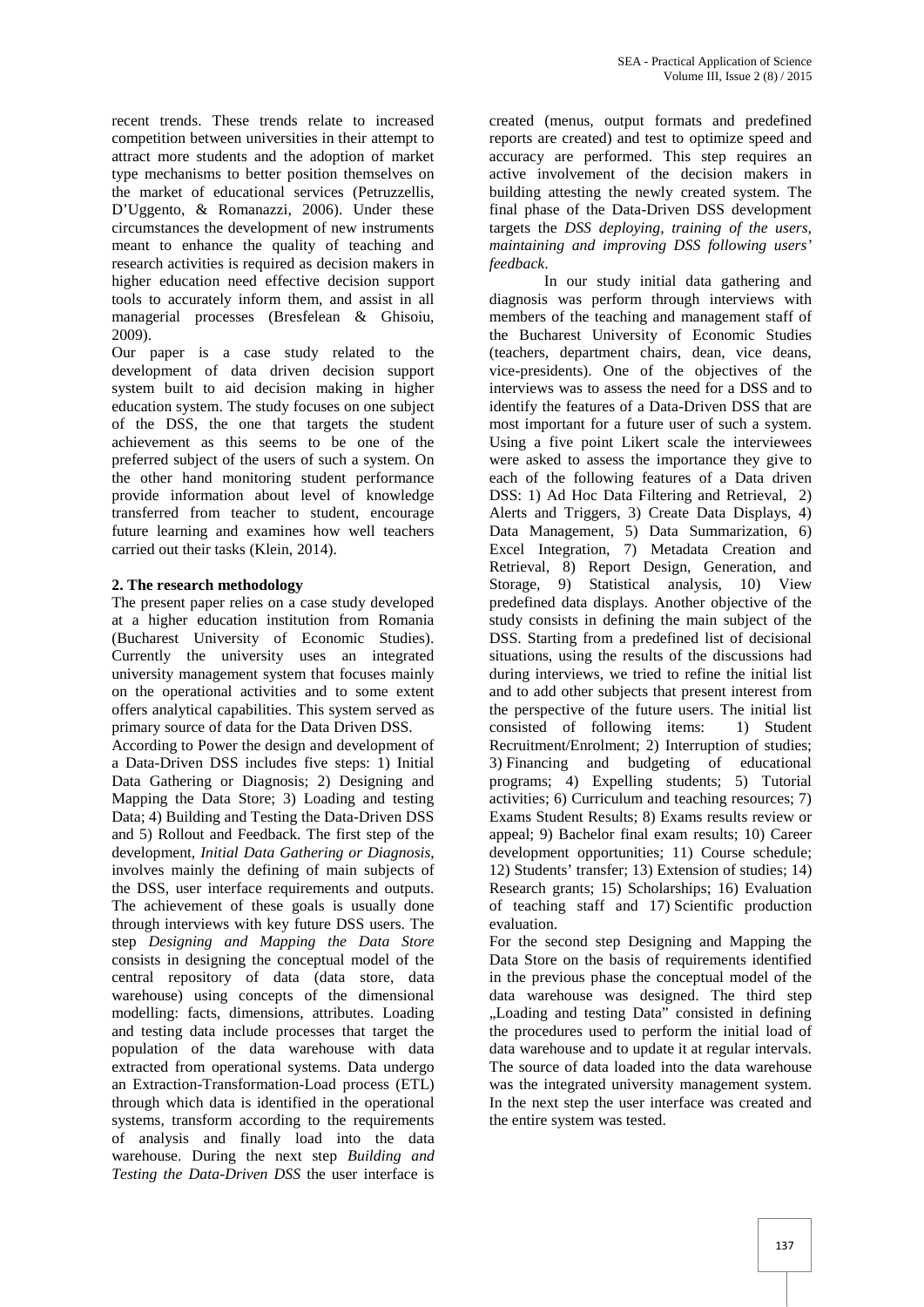#### **3. Results and discussion**

One of the first objectives of our study consisted in defining the main subjects of a DDS built for higher education. The results of the interviews conducted with members of the university staff revealed that although the operational system currently used in the institution offer to some extent analytical capabilities there is a lack of tools specially oriented towards analysis. From the list of subjects initially proposed to the potential future users the most appreciated were the following: Exams Student Results, Bachelor final exam results, Exams results review or appeal, Research grants and Curriculum and teaching resources. Also appreciated but not to the same extent were the following subjects: Scholarships, Interruption of studies, Students' expelling, Students' transfer and Extension of studies. During interviews other decisional situations are found interesting by the interviewees from the perspective of their inclusion in the DSS: Student attendance, Staff continuous training, Courses held by foreign teachers and Courses held by business experts. The distribution of decisional situations (DSS subjects) over different type of users is presented in Figure 1.

Another objective of the interviews consisted in assessing the importance given to each of the feature of Data Driven DSS by the user of the system. The interviewees found all the features interesting but most appreciated features were: 1) Excel integrations; 2) Ad Hoc Data Filtering and Retrieval; 3) Data Summarization and 4) Alerts and Triggers and Statistical analysis.

For the second step Designing and Mapping the Data Store on the basis of requirements identified in the previous phase the conceptual model of the data warehouse was designed. The conceptual model of the data warehouse is based on star schema. In a star schema data is organised in facts and dimensions. A fact table is the primary table in a dimensional model where the numerical performance measurements of the business are stored (Kimball & Ross, 2002). The other tables in the schema are dimension tables. Dimension tables contain the textual descriptors of the business and they have many columns or attributes. Dimension tables attributes are the sources of constraints and labels used in various reports, they support the main types operations performed when browsing the data stored in the data warehouse (slicing, dicing, roll-up and drill down) being used to implement the user interface to the data warehouse. Given the fact that in the previous step, the most appreciated subject from the perspective of user was Exams Student Results we choose the star schema that support the analysis of student results to be presented in this paper. The fact table of this schema (ExamResultsFact) contains the main fact taken into account in the analysis of student results: the grades they obtained at exams. The dimensions

of the schema consist of four tables that store the items used to analyse the student results from different perspectives: students (StudentDim), disciplines (DisciplineDim), time (DateDim) and instructors (InstructorDIm). The date dimension table is contained in every data warehouse as it needs to support the analysis of historical data. The other dimension tables depend on the subject of the data warehouse (Figure 2). A date dimension table built for monitoring student performance is somehow special because of the specific of student evaluation. These evaluations do not occur every day but in several sessions during a year. This is why the date dimension contains attributes like School Year, Semester and Session along with the other common attributes of a date dimension table. The next steps in the development of the DSS involved the creation of the procedures used to populate the data warehouse with data extracted from operational system and the development of user interface. The user interface is a web-based interface which has the advantage of scalability, accessibility and easiness to install and maintain. Figure 3 presents a part of this interface. Through this interface users can access complex displays, can choose between different predefined displays like bar and pie charts, and can use these displays to analyse historical data in a time sequence.

In the final step of the DSS development the system was deployed and users were trained. As the development of a data driven DSS uses a spiral approach that implies the continuous development of the system, all the steps involved by this process must be taken again, multiple times in order to enhance the system.

#### **5. Conclusions**

A case study was carried out in a higher education institution on the topic of Data Driven DSS. After presenting the characteristics of DSS and the potential benefits of using such systems in higher education institution the paper presents steps performed in the development of the system. During the first step of the development process the main subjects of the DSS are identified. A list of subjects (decisional situations) which actually defines the requirements of a data driven decision support system for higher education is obtained. A star schema for one of the subject identified in the previous step, the Exams Student Results, is developed. The star schema for this subject is the foundation of the analytical capabilities of the DSS related to monitoring student achievement and performance.

The limits of study reside in limited context of the research which was conducted in only one university but we believe that the results of the study can be extended to decision support systems built for many Romanian universities. Future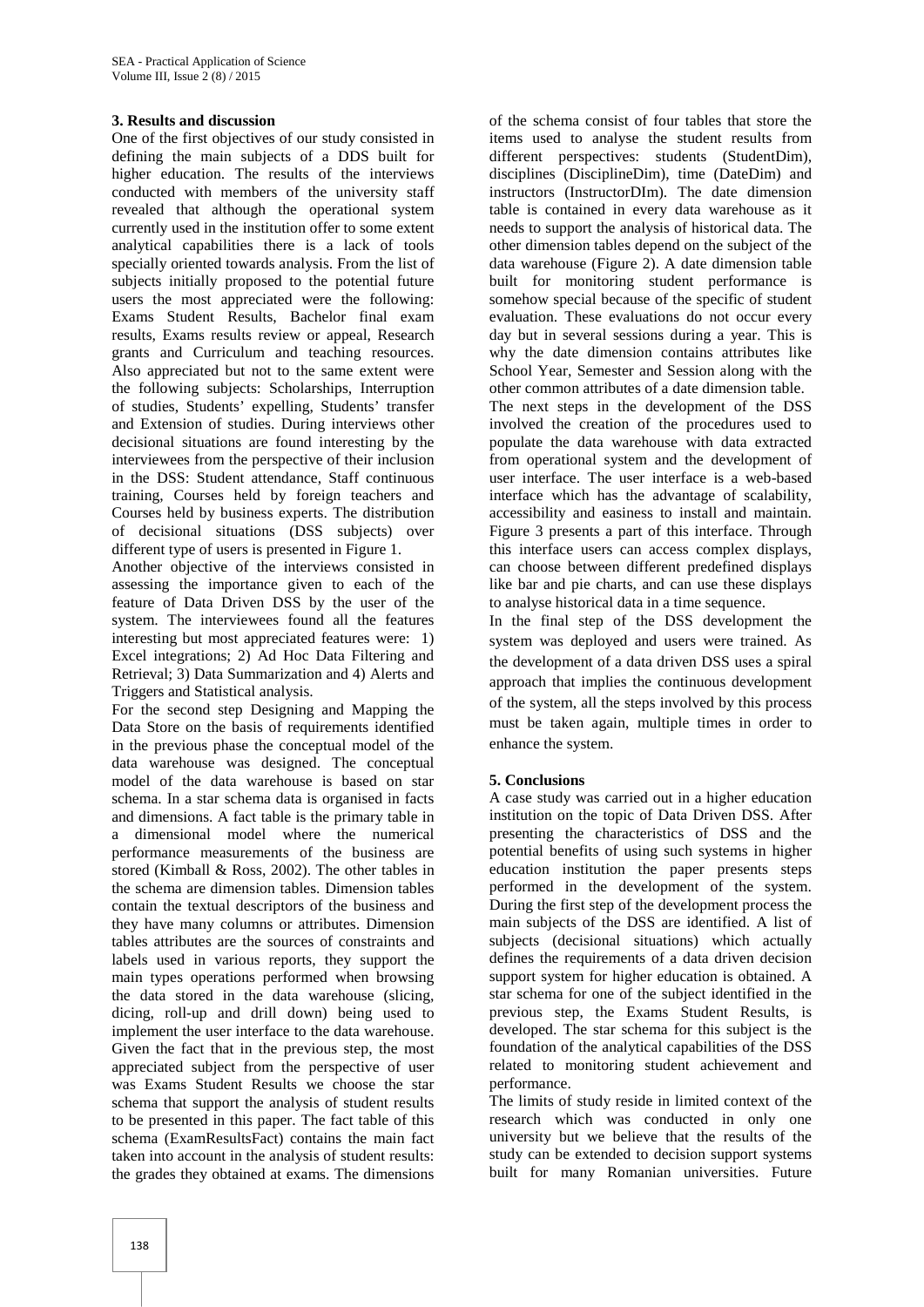research will target the development and refinement of the DSS. research will target the development and<br>refinement of the DSS.<br>**Acknowledgement**<br>This work was co financed from the European

#### **Acknowledgement**

Social Fund through Sectorial Operational Programme Human Resources Development 2007-2013, project number POSDRU/159/1.5/S/142115 "Performance and excellence in doctoral and postdoctoral research in Romanian economics science domain" Romanian Social Fund through Sectorial Operational<br>Programme Human Resources Development<br>2007-2013, project number<br>POSDRU/159/1.5/S/142115 ,,Performance and<br>excellence in doctoral and postdoctoral research in *Warehouse Coolumnat* (Section *D.* Standard *Coolumnation Michains* (Finance *Modeling Amsterhousing Amsterhousing Amsterhousing Amsterhouse Architecture for the Near Generation<br> Acknowledgement <i>G* Data *Warehous* nement of the DSS.<br> *DW 2.0: The Architecture for the*<br>
strowledgement<br>
strowthen the European<br>
Fund through Sectorial Operational<br> *Varehouse Toolkit The Com*<br>
intervalue Foolkit and through Sectorial Operational<br> *Vareho* 

#### **Reference list**

[1] Bhandari, G., Hassanein, K., & Deaves, R. (2008). Debiasing investors with decision support systems: An experimental investigation. *Decision Support Systems*, 399–410. dari, G., Hassanein, K., & Deaves, R.<br>Debiasing investors with decision support<br>An experimental investigation. *Decision* 

Support Systems, 399–410.<br>[2] Bresfelean, V., & Ghisoiu, N. (2009, 12). *Higher education decision making and decision supp.* Retrieved from Munich Personal RePEc Archive: http://mpra.ub.unimuenchen.de/26698/1/MPRA\_paper\_26698.pdf *Higher education decision making and decision*<br> *supp.* Retrieved from Munich Personal RePEc<br>
Archive: http://mpra.ub.uni-<br>
muenchen.de/26698/1/MPRA\_paper\_26698.pdf<br>
[3] Davenport, T. (2005, April 29). *Executives See* 

[3] Davenport, T. (2005, April 29). *Executives See Business Intelligence Emerging as Crucial*. Retrieved from DMReview.com Online News: http://www.dmreview.com/article\_sub.cfm?articleI d=1026818 *Business Intelligence Emerging as Crucial.*<br>
Retrieved from DMReview.com Online News:<br>
http://www.dmreview.com/article\_sub.cfm?articleI<br>
d=1026818<br>
[4] Giovinazzo, W. (2000). *Object-Oriented Data* 

*Warehouse Design: Building A Star Schema*. Prentice Hall; 1 edition.

[5] Gorgan, V. (2015). *Requirement analysis for a higher education decision support system. Evidence from a Romanian university*. Paper presented at the 7th World Conference on Educational Sciences, Athens.

[6] Inmon, B., Strauss, D., & Neushloss, G. (2008). *DW 2.0: The Architecture for the Next Generation of Data Warehousing*. Amsterdam: Elsevier.

[7] Kimball, R., & Ross, M. (2002). *The Data Warehouse Toolkit The Complete Guide to Dimensional Modeling Second Edition*. London: Wiley Computer Publishing.

[8] Klein, J. (2014, March). Assessing university students' achievements by means of standard score  $(Z \text{ score})$  and its effect on the learning climate. *Studies in Educational Evaluation*, 40, 63–68. *Studies in Educational Evaluation*, 40, 63–68.<br>[9] Lachlan , J. (2013, 10 21). Universities:

*Competing through Business Intelligence and analytics* - Retrieved from http://www.yellowfinbi.com/YFCommunityNews- Universities-Competing-through-Business-

Intelligence-and-analytics- Intelligence-and-analytics-

147594#sthash.46yvU1Bv.dpuf:

http://www.yellowfinbi.com/YFCommunityNews-

Universities-Competing-through-Business-

Intelligence-and-analytics-147594

[10] Petruzzellis, L., D'Uggento, A., & Romanazzi, S. (2006). Student satisfaction and quality of service in Italian universities. *Managing Service Quality*, 16(4), 349-346.

[11] Power, D. (2005, July 31). *Can DSS provide firms with a sustainable competitive* [11] Power, D. (2005, July 31). *Can DSS*<br>*provide firms with a sustainable competitive*<br>*advantage? If so, how?* Retrieved from DSSResources.com:

http://dssresources.com/newsletters/140.php

[12] Power, D. J. (2000). Decision Support Systems Hyperbook. Retrieved from DSSResources:

http://dssresources.com/dssbook/contents.html

[13] Power, D. J. (2009). *Decision support support*basics. New York: Business Expert Press, LLC.

# **Figures Figures**



*Figure* 1 DSS subjects distribution over type of users. Source: (Gorgan, 2015)